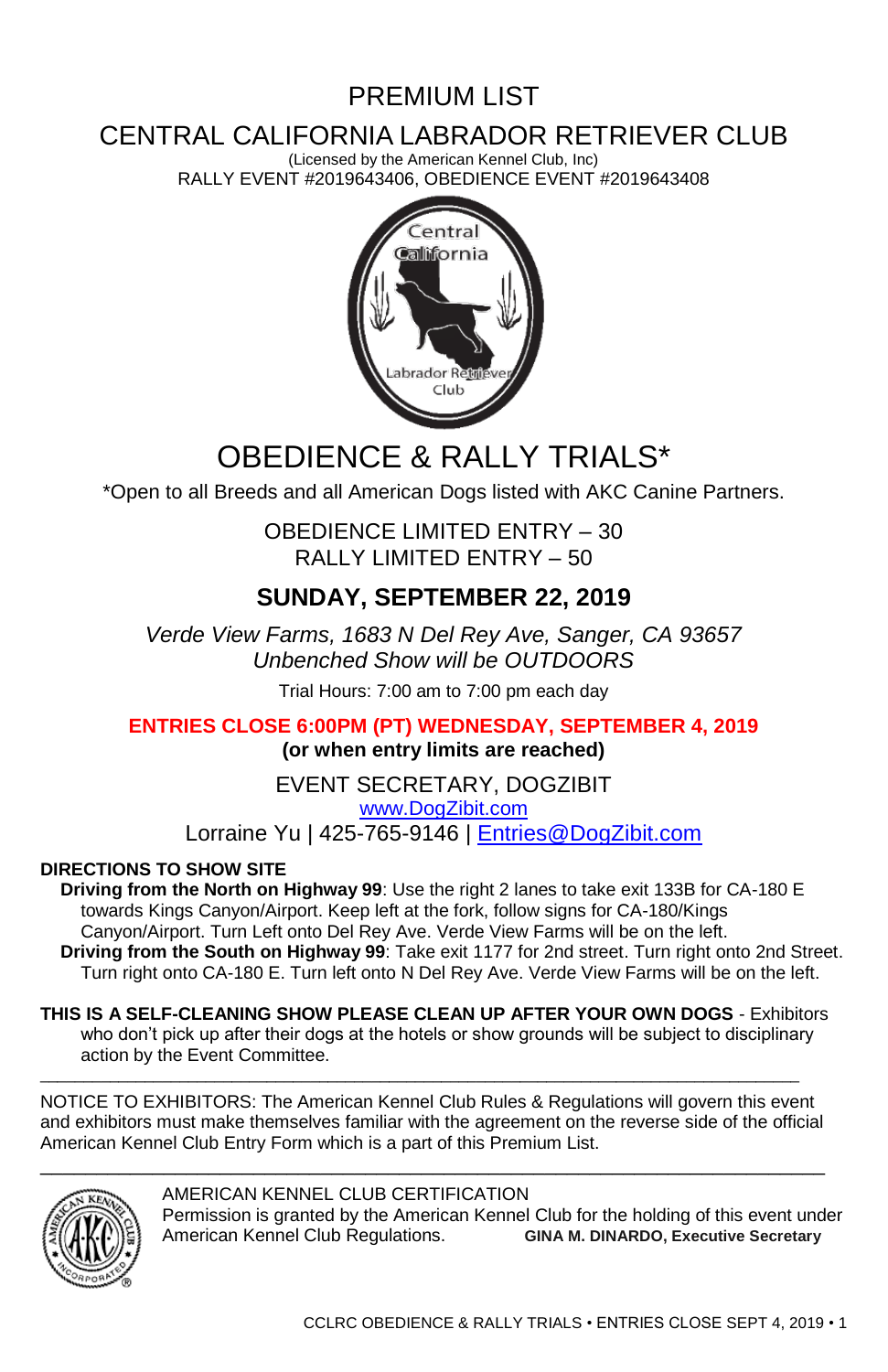SUBMIT ENTRIES ONLINE a[t www.DogZibit.com](http://www.dogzibit.com/) OR MAIL ENTRIES with fees. Payment options: Checks made payable to DOGZIBIT (yes! Even if you enter online) or PayPal (fees apply, PayPal account not needed).



DOGZIBIT, EVENT SECRETARY, P. O. Box 2044, Woodinville, WA 98072-2044 Lorraine Yu | 425-765-9146 | Entries@DogZibit.com

#### **NOTE: FedEx and UPS Deliveries NOT accepted at the above P.O Box address**

PLEASE DO NOT SEND ENTRIES WITH A SIGNATURE REQUIRED, NEITHER THE EVENT SECRETARY NOR THE HOSTING CLUB IS RESPONSIBLE FOR RETURNED MAIL REQUIRING A SIGNATURE.

#### **ALL ENTRIES MUST BE IN POSSESSION OF THE EVENT SECRETARY NO LATER THAN 6:00PM (PT) WEDNESDAY, SEPTEMBER 4, 2019**

### **ENTRY FEES**

RALLY TRIALS AND OBEDIENCE TRIALS ARE SEPARATE EVENTS. IF YOU PLAN TO ENTER A DOG IN BOTH OBEDIENCE AND RALLY, EACH FIRST ENTRY IN EACH EVENT IS \$30.00.

**NOTE**: When a dog is entered in more than one class, the highest price class is considered the first entry (First entry includes 50¢ AKC Recording Fee. Event Service Fee \$3.00 per entry. Rally fee \$3.50 per entry)

| OBEDIENCE FIRST ENTRY of each Dog (unless otherwise specified)\$30.00 |  |
|-----------------------------------------------------------------------|--|
| OBEDIENCE EACH ADDITIONAL ENTRY of the same Dog in same trial\$20.00  |  |
|                                                                       |  |
|                                                                       |  |

**REFUND FOR BITCHES IN SEASON IN OBEDIENCE OR RALLY:** If a bitch comes into season after entries close, the Club will refund the entry fee for both Obedience and/or Rally entries, providing the show secretary is notified in writing of the withdrawal at least 30 minutes prior to the scheduled start of the show/trials. The club will issue and mail the refund check to the listed owner of the bitch. Bitches in season are not allowed to compete in Obedience and/or Rally trials.

### **OBEDIENCE CLASSIFICATIONS**

*Qualifying Score Required for All Prizes in the Regular & Optional Titling Classes.*

NOVICE A NOVICE B OPEN A OPEN B

UTILITY A UTILITY B

### **PREFERRED TITLING CLASSES OPTIONAL TITLING CLASSES**

PREFERRED NOVICE PREFERRED OPEN PREFERRED UTILITY

BEGINNER NOVICE A BEGINNER NOVICE B

### **RALLY CLASSIFICATIONS**

*Qualifying Score Required for All Prizes in Regular Classes* RALLY NOVICE A RALLY NOVICE B RALLY INTERMEDIATE RALLY ADVANCED A RALLY ADVANCED B RALLY EXCELLENT A RALLY EXCELLENT B RALLY MASTER

*JUMP HEIGHT MUST BE INDICATED ON APPLICABLE CLASSES.*  TRANSFERS WILL BE ALLOWED AT THIS TRIAL.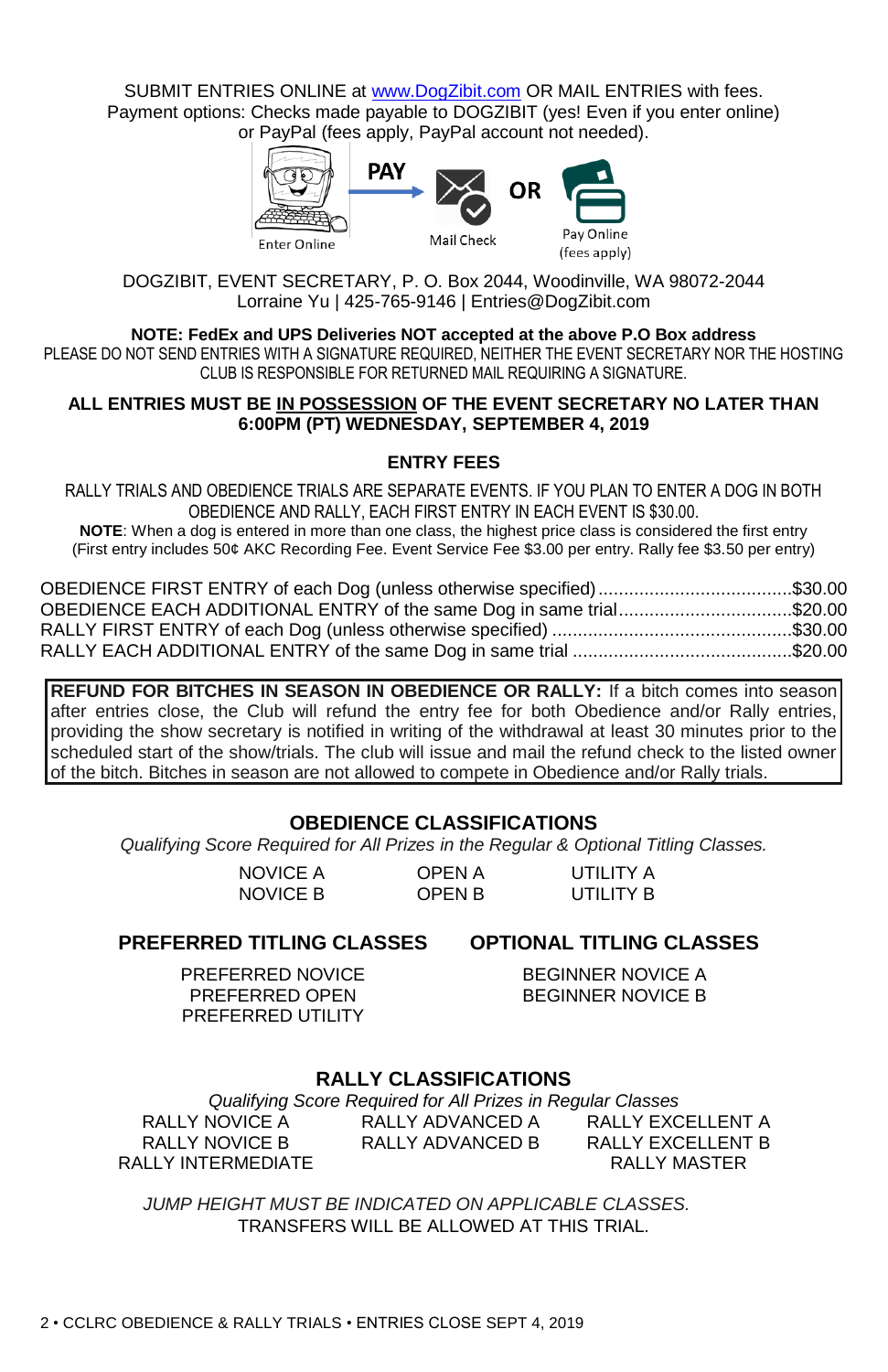### **CENTRAL CALIFORNIA LABRADOR RETRIEVER CLUB**

### **OFFICERS**

|                                                           | Susie Gallagher, Megan Cooper, Julie Osborn                                                                                                                                         |
|-----------------------------------------------------------|-------------------------------------------------------------------------------------------------------------------------------------------------------------------------------------|
|                                                           | <b>EVENT COMMITTEE</b>                                                                                                                                                              |
|                                                           |                                                                                                                                                                                     |
|                                                           | 3476 E. Aslan Ave. #113, CA 93726, 559-270-7278                                                                                                                                     |
|                                                           |                                                                                                                                                                                     |
|                                                           | And Officers and Members of The Board of Directors                                                                                                                                  |
|                                                           |                                                                                                                                                                                     |
|                                                           |                                                                                                                                                                                     |
|                                                           |                                                                                                                                                                                     |
|                                                           |                                                                                                                                                                                     |
|                                                           |                                                                                                                                                                                     |
|                                                           | 6606 N Blackstone Ave, Fresno, CA 93710<br>NOTE: Exhibitors should follow their veterinarians' recommendation to assure their dogs are free of internal and external parasites, any |
| communicable diseases, and have appropriate vaccinations. |                                                                                                                                                                                     |
|                                                           |                                                                                                                                                                                     |
|                                                           |                                                                                                                                                                                     |
| Judge change:                                             | <b>JUDGE</b>                                                                                                                                                                        |
|                                                           | SUNDAY, SEPTEMBER 22, 2019                                                                                                                                                          |

*All Obedience & Rally Classes*

### CATHY DUTRA............................................................................... 36638 DARVON CT, NEWARK, CA 94560-2661

## \_\_\_\_\_\_\_\_\_\_\_\_\_\_\_\_\_\_\_\_\_\_\_\_\_\_\_\_\_\_\_\_\_\_\_\_\_\_\_\_\_\_\_\_\_\_\_\_\_\_\_\_\_\_\_\_\_\_\_\_\_\_\_\_\_\_\_\_\_\_\_\_\_\_\_\_\_\_\_\_ **RIBBON PRIZES**

| Third Place Yellow Ribbon High Combined, Open B & Utility Blue & Green Rosette          |  |
|-----------------------------------------------------------------------------------------|--|
| Fourth Place White Ribbon High Combined, Advanced B & Excellent B  Blue & Green Rosette |  |
|                                                                                         |  |

### **PRIZES ~ OFFERED BY CCLRC**

\_\_\_\_\_\_\_\_\_\_\_\_\_\_\_\_\_\_\_\_\_\_\_\_\_\_\_\_\_\_\_\_\_\_\_\_\_\_\_\_\_\_\_\_\_\_\_\_\_\_\_\_\_\_\_\_\_\_\_\_\_\_\_\_\_\_\_\_\_\_\_\_\_\_\_\_\_\_\_\_

Prizes offered by the Central California Labrador Retriever Club, Inc. through the generosity of members and friends for 1st Place (blue slip lead).

### **BEGINNER NOVICE CHALLENGE**

Enter the Beginner Novice Obedience class to join the Challenge and have some fun! Prizes for Qualifiers...Non-Qualifiers...you could win a prize just for showing up!

> Highest Score Squeaker Score

Funniest Q Funniest NQ Youngest Canine Q Oldest Canine Q

NQ? Save your armband for a special drawing just for the NQ club!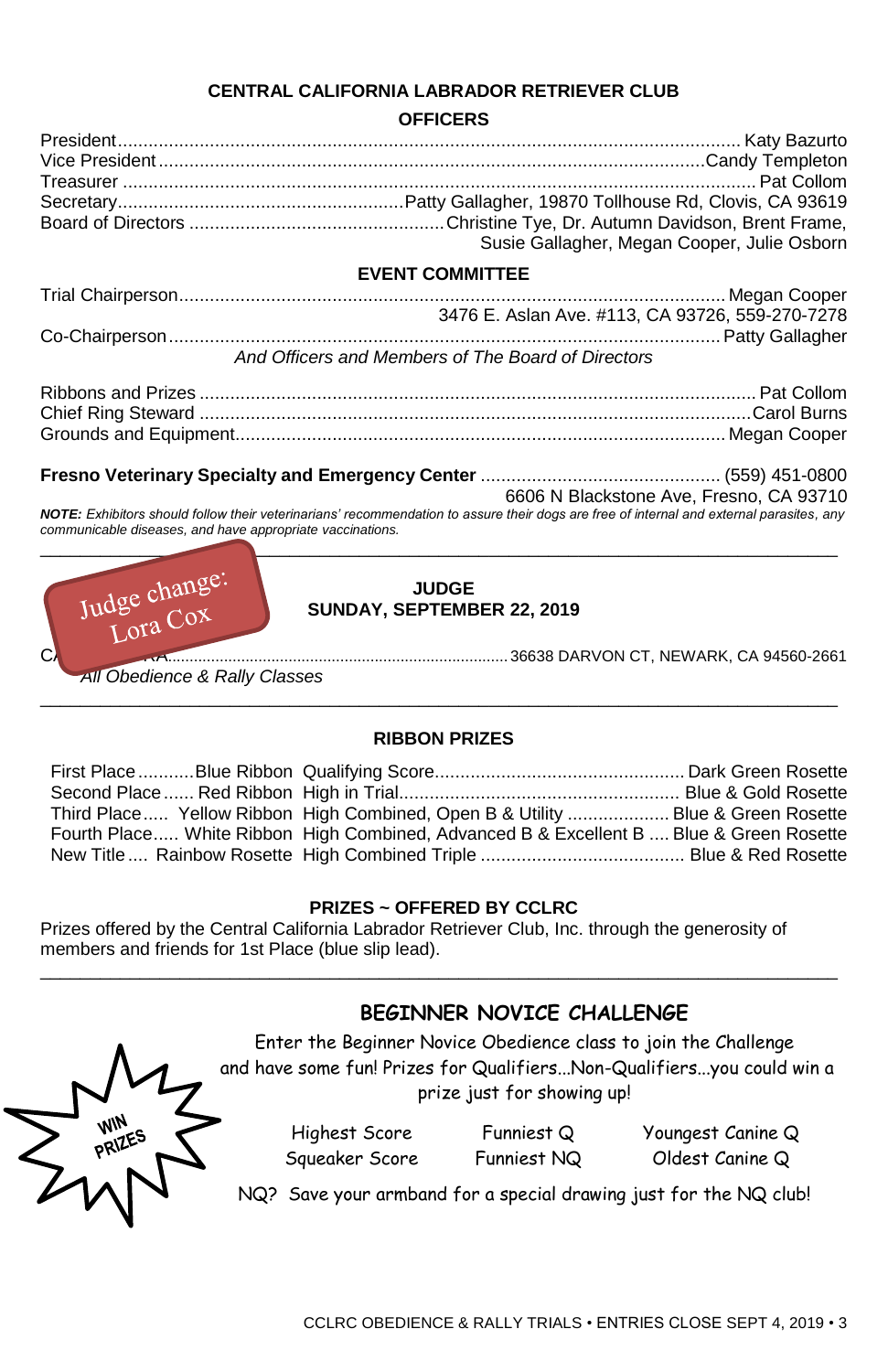### **BEGINNER'S GUIDE TO OBEDIENCE**

AKC Obedience is a sport that demonstrates the dog's ability to follow specified routines and emphasizes the usefulness of the dog as a companion to man by behaving in the home, in public places and in the presence of other dogs. The following list shows the order of Obedience classes in progression of difficulty. The Regular classes are in bold and they must be completed in the order listed. An \*asterisk denotes Optional and Alternative Titling Classes, which are not required for progression to other classes, but are helpful as stepping stones between regular classes (CCLRC will be offering the underlined classes):



For those just getting their toes wet in Obedience, here are the Novice classes, what exercises are included and info to help you decide which class to enter.

### **Beginner Novice A**:

- Handler must be the owner or member of owner's household or immediate family
- Dog has no Obedience titles
- **Heel on Leash—**demonstrates whether the dog has learned to watch handler and adjust its pace to stay with handler.
- **Figure 8—**same as Heel on Leash but done in figure Eight pattern.
- **Sit for Exam**—demonstrates dog will stay seated when approached and lightly touched by judge, without displaying any resentment.
- **Sit Stay—**demonstrates dog will stay seated when handler walks away within sight of dog.
- **Recall—**demonstrates dog will come to handler on command.

### **Beginner Novice B**:

- Any person may handle
- Dog can have a BN, CD (Novice A or B) or PCD title; no other Obedience Title
- Same exercises as Beginner Novice A

### **Novice A**:

- Handler must be the owner or member of owner's household or immediate family
- Handler has NOT handled a dog that has earned a Preferred Novice or higher-level title.
- **Heel on Leash and Figure Eight**—same as Beginner Novice
- **Stand for Exam**—for this off-leash exercise, dog must stay in standing position as handler walks about 6 feet away. Judge will approach and lightly touch dog on the head, body and hindquarters. Dog must not display any resentment.
- **Heel Free**—dogs will heel off leash doing same as on-leash but will not do Figure Eight.
- **Recall**—demonstrates dog will come to handler on command.
- **Sit-Stay, Get Your Leash—**demonstrates dog will remain in sit position while handler walks away to get dog's leash.
- **Group Exercise, Sit and Down Stay—**demonstrates dog's ability to remain in the sit and down position with other dogs in the ring and is performed on-leash.

### **Novice B**:

- Any person may handle
- Same exercises as Novice A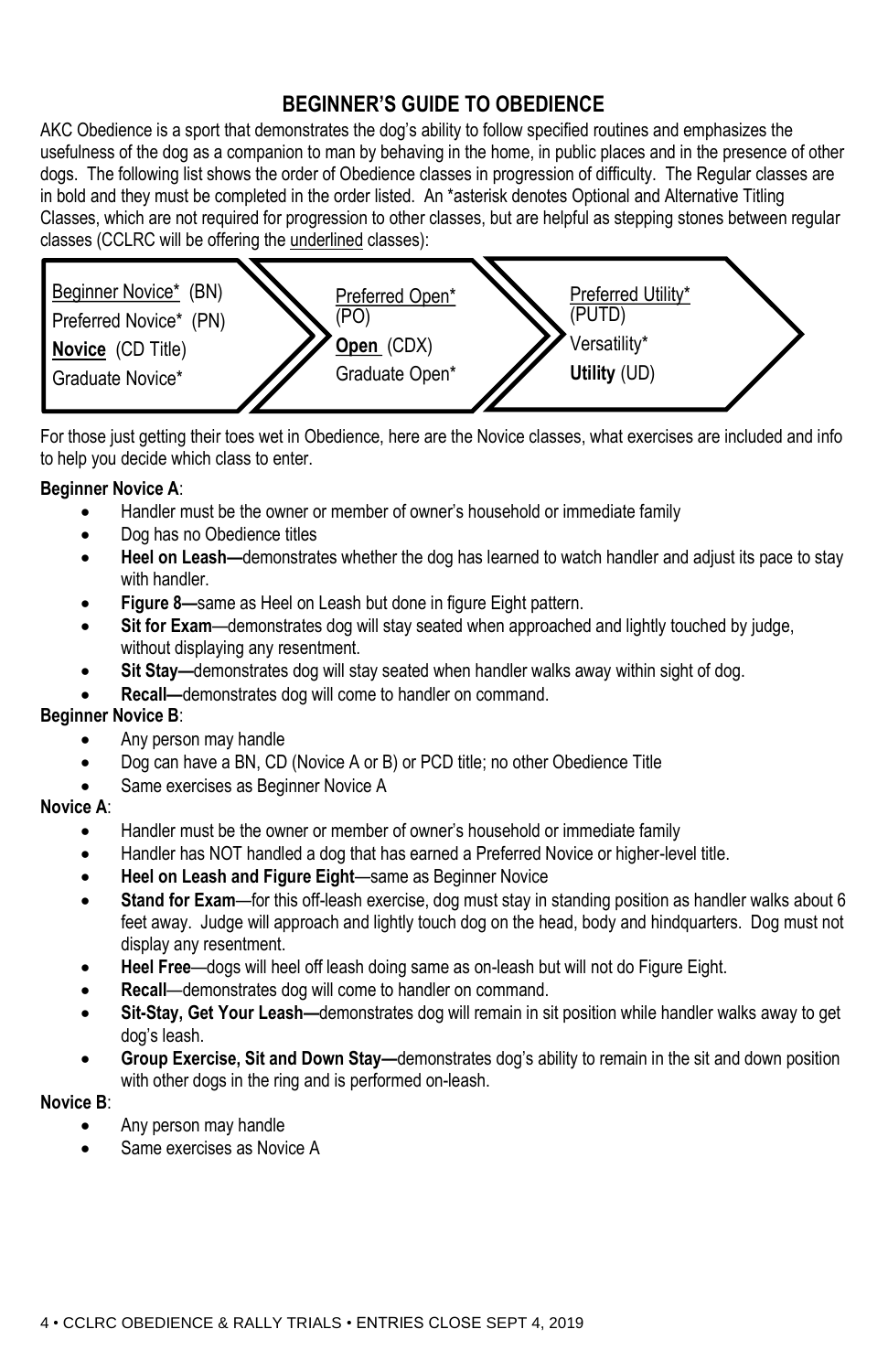### **GENERAL INFORMATION AND SHOW RULES**

- 1. Entries must reach the Show Secretary, DogZibit, P. O. Box 2044, Woodinville, WA 98072-2044 by the closing date & time specified in the Premium List. After which time no entries can be accepted, canceled, changed, substituted, corrected, completed or signed and no entry fees refunded. Any change or cancellation must be made in writing and received prior to closing, except as provided in Chapter 11, Section 6 of the American Kennel Club Dog Show Rules and Regulations. Fees must accompany entries; DogZibit assumes no responsibility for cash sent through the mail. The Club and/or DogZibit assumes no responsibility for wrong or incomplete information given on the entry blank by the owner or agent of the owner.
- 2. No Entry will be accepted which specifies any condition as to its acceptance. Telegraph, FAX and unsigned entries cannot be accepted. Entries not on Official AKC Entry Forms and photocopies of entry forms without Agreement and Rules on reverse side are **not acceptable**. Exhibitors are admonished to make themselves familiar with this agreement. Rule books may be obtained from the AKC, 5580 Centerview Dr., Raleigh, NC 27606.The Club and/or DogZibit assumes no responsibility for incorrect or incomplete information given on the entry blank by the owner or the owner's agent which includes entering a dog in a class which the dog is not eligible to compete. **Responsibility for completeness of entry rests solely with entrant.**
- 3. **Returned checks** do not constitute a valid entry fee. DogZibit will add a \$30.00 collection fee to the amount of each returned check. We will not re-process checks. The exhibitor will be contacted & required to send a money order for the original amount PLUS the \$30.00 NSF fee. Subsequent returned checks from same person may result in their being put on a CASH ONLY BASIS.
- 4. **Females in season** are not permitted to compete in Obedience or Rally Trials. DogZibit must be notified of withdrawal no later than one half hour prior to the start of the first class in the trial. The Club is required to refund the entry fee and may retain a \$5 processing fee.
- 5. **Exhibitors' entry acknowledgements** will be made as soon as practicable by email to the address given on the entry blank. If not received by the end of the closing date, notify DogZibit. Judging programs sent at least a week prior to show.
- 6. **No refunds of entry fees** when a dog is absent, disqualified, sick, lame, excused by the Judge or Veterinarian, or barred from competition by action of the Show Committee, or because it has been entered incorrectly. There is no refund for duplicate entries or overpayments. If because of riots, wars, strikes, civil disturbances, national emergencies, health emergencies, and the dictates of law enforcement or of the owner(s) of the grounds and/or facilities or other acts beyond the control of the management it is impossible to open or to complete the event, no refund of entry fee will be made. Extreme weather conditions, such as, but not limited to snow storms, hurricanes, lightning, extreme heat, heavy rains, or other circumstances including, but not limited to, the condition of the facilities or grounds and/or the ingress and egress from the grounds, must be considered for the health and safety of the dogs, exhibitors and spectators. The well-being of dogs, exhibitors and spectators is of paramount importance and, in the event, it is necessary to cancel or stop the event before completion, no refund of entry fee will be made. AKC Event Cancellation Hotline (877) 252-3229.
- 7. **Refunds** for cancellations due to judge change or cancellations made prior to entries closing will be mailed by the Club to said Exhibitor or Agent AFTER THE SHOW. An administrative fee of \$5.00 will be withheld from all refunds for entries cancelled prior to the closing of entries.
- 8. The Club may **decline any entries** for cause and may refuse to receive or may remove any dog on account of disease, viciousness or other causes, & no one shall have any claim or recourse against the Kennel Club or any official thereof.
- 9. An AKC Recording Fee of \$.50 first entry only and an AKC Event Service Fee of \$3.00 per entry will be required for each dog entered at any Licensed or Member Club Show, Obedience Trial. For Rally Trials the fee is \$3.50 for each first entry and \$3.00 for each additional entry. All Recording and Event Service Fees are paid to the American Kennel Club.
- 10. Dogs need be present only for scheduled judging and will be released if not needed for further judging. Dogs must be ready for judging. Neither the Club nor DogZibit will be responsible or obligated to furnish any service for notifying exhibitors or their agents when the dog's presence is needed in a judging ring. Judges need not wait for any dog holding up a class. Owners or agents alone are responsible for the presence of their dogs in the judging rings.
- 11. Only dogs eligible for these shows will be admitted into the show area. There is no provision for unentered dogs. All dogs present must be held on leash or confined to their crates except when being judged or when in exercising ring.
- 12. The Club reserves the right to substitute a prize of equal or greater value.
- 13. The Club, DogZibit, their agents, employees, etc., will use due care and diligence for the welfare of dogs and exhibitors, but will **assume no responsibility for any loss, damage or injury** sustained by exhibitors, handlers, or to any of their dogs or property participating in these shows, and further assumes no responsibility for injury to children at these show. Please do not leave any dogs in closed vehicles. All persons attending this dog show hereby waive any claim for damages against the Club, its members or agents, in the event a motor vehicle must be entered to rescue a dog from overheating or suffocation due to improper ventilation.
- 14. **All rights to televise, videotape, advertise, photograph, promote** or otherwise exploit this event are vested in the Club, or in persons to whom assignments of such rights have been made in writing by the Club. All persons & animals on the show grounds at any time while the show is in progress, do by attending this show or participating therein, grant to the Club the right to photograph, televise, videotape, audiotape or otherwise use their likeness & voice in any manner without further release or consent. The Club is not responsible for the actions or products of the commercial vendors at the show.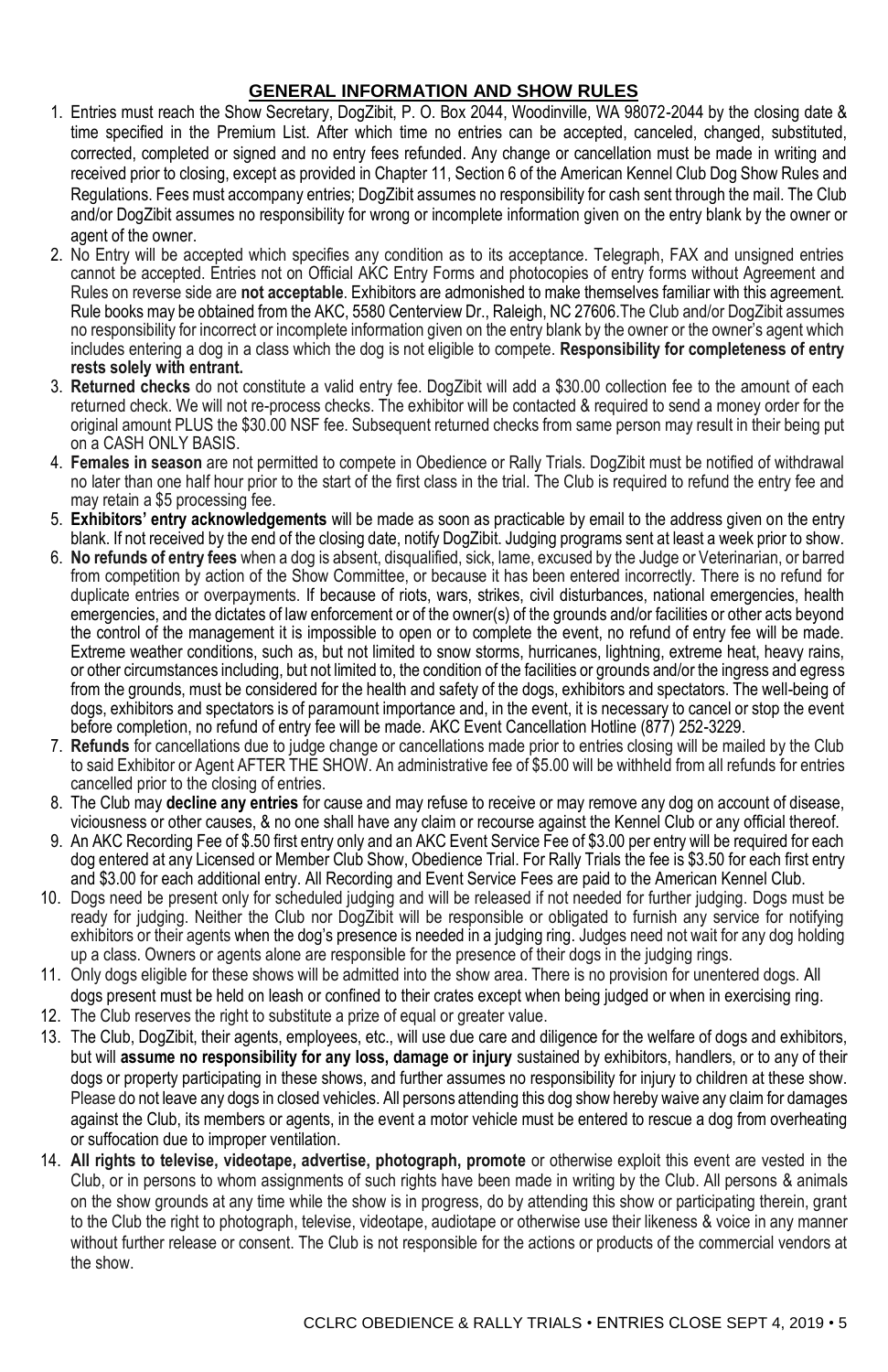| OFFICIAL AMERICAN KENNEL CLUB ENTRY FORM |  |
|------------------------------------------|--|
|------------------------------------------|--|



American **KENNEL CLUB®** I ENCLOSE \$\_\_\_\_\_\_\_ for entry fees. IMPORTANT-Read Carefully Instructions on Reverse Side Before Filling Out. Numbers in the boxes indicate sections of the instructions relevant to the information needed in that box. (PLEASE PRINT)

#### **ENTRIES CLOSE 6:00PM PDT, WEDNESDAY, SEPTEMBER 4, 2019**

### **CENTRAL CALIFORNIA LABRADOR RETRIEVER CLUB, INC. VERDE VIEW FARMS, 1683 N Del Rey Ave, Sanger, CA 93657**

### **PLEASE CHECK APPROPRIATE BOX FOR TRIAL(S) YOU WISH TO ENTER. YOU MUST ENCLOSE ENTRY FEES.**

**SUNDAY, SEPTEMBER 22, 2019**

 $\Box$  Obedience – Limit Entries (30)  $\Box$  Rally – Limited Entries (50) **ENTRY FEES FOR EACH EVENT, EACH DAY**

\$30.00 Obedience-First Class • Rally-First Class **\$20.00** Each additional entry of same dog in any one event (Obedience & Rally Trials are separate events)

**MAKE ALL CHECKS PAYABLE TO: DOGZIBIT** (Canadians, make fees payable in US Funds.) **ENTER ONLINE:** [www.DOGZIBIT.com](http://www.dogzibit.com/) then pay online (fees apply) OR mail check to: P.O. Box 2044, Woodinville, WA 98072-2044.

| <b>BREED</b>                                                                                                                                                                                                                                                                                                              | VARIETY [1]                                       | <b>SEX</b>                          |  |  |
|---------------------------------------------------------------------------------------------------------------------------------------------------------------------------------------------------------------------------------------------------------------------------------------------------------------------------|---------------------------------------------------|-------------------------------------|--|--|
| DOG SHOW CLASS [2,3]                                                                                                                                                                                                                                                                                                      | <b>CLASS DIVISIONS [3]</b><br>Weight, Color, Etc. |                                     |  |  |
| <b>ADDITIONAL</b>                                                                                                                                                                                                                                                                                                         | <b>JR SHOWMANSHIP</b>                             | <b>JR HANDLER</b>                   |  |  |
| <b>CLASS</b>                                                                                                                                                                                                                                                                                                              | <b>CLASS</b>                                      | <b>NUMBER</b>                       |  |  |
| RALLY                                                                                                                                                                                                                                                                                                                     | <b>RALLY</b>                                      | <b>ADDITIONAL</b>                   |  |  |
| <b>CLASS</b><br>OBEDIENCE                                                                                                                                                                                                                                                                                                 | JUMP HEIGHT<br><b>OBEDIENCE</b>                   | <b>RALLY CLASS</b><br>1. ADDITIONAL |  |  |
| <b>CLASS</b>                                                                                                                                                                                                                                                                                                              | <b>JUMP HEIGHT</b>                                | <b>OBED CLASS</b>                   |  |  |
| 2. ADDITIONAL                                                                                                                                                                                                                                                                                                             | 3. ADDITIONAL                                     | 4. ADDITIONAL                       |  |  |
| OBED CLASS                                                                                                                                                                                                                                                                                                                | <b>OBED CLASS</b>                                 | <b>OBED CLASS</b>                   |  |  |
| <b>FULL NAME</b>                                                                                                                                                                                                                                                                                                          |                                                   |                                     |  |  |
| OF DOG (AKC TITLES ONLY)                                                                                                                                                                                                                                                                                                  |                                                   |                                     |  |  |
| $\Box$ AKC# $\Box$ PAL# $\Box$ FOREIGN REG# &                                                                                                                                                                                                                                                                             | PLACE OF BIRTH (list country)                     | DATE OF BIRTH                       |  |  |
| <b>COUNTRY</b>                                                                                                                                                                                                                                                                                                            |                                                   |                                     |  |  |
| <b>ENTER # HERE:</b>                                                                                                                                                                                                                                                                                                      |                                                   |                                     |  |  |
| <b>BREEDER</b>                                                                                                                                                                                                                                                                                                            |                                                   |                                     |  |  |
| <b>SIRE</b>                                                                                                                                                                                                                                                                                                               |                                                   |                                     |  |  |
|                                                                                                                                                                                                                                                                                                                           |                                                   |                                     |  |  |
| DAM                                                                                                                                                                                                                                                                                                                       |                                                   |                                     |  |  |
| <b>ACTUAL OWNER(S)[4]</b>                                                                                                                                                                                                                                                                                                 |                                                   |                                     |  |  |
| Please Print                                                                                                                                                                                                                                                                                                              |                                                   |                                     |  |  |
| <b>OWNER'S ADDRESS</b>                                                                                                                                                                                                                                                                                                    |                                                   |                                     |  |  |
| CITY, STATE, ZIP                                                                                                                                                                                                                                                                                                          |                                                   |                                     |  |  |
| NAME OF OWNER'S AGENT [IF ANY] AT SHOW                                                                                                                                                                                                                                                                                    |                                                   |                                     |  |  |
| I CERTIFY that I am the actual owner of the dog, or that I am the duly authorized agent of the actual owner whose name I have entered above. In<br>consideration of the acceptance of this entry, I (we) agree to abide by the rules and regulations of The American Kennel Club in effect at the time of this            |                                                   |                                     |  |  |
| event, and by any additional rules and regulations appearing in the premium list for this event, and further agree to be bound by the "Agree-ment" printed<br>on the reverse side of this entry form. I (we) certify and represent that the dog entered is not a hazard to persons or other dogs. This entry is submitted |                                                   |                                     |  |  |
| for acceptance on the foregoing representation and Agreement. I (we) agree to conduct myself (ourselves) in accordance with all such Rules and                                                                                                                                                                            |                                                   |                                     |  |  |
| Regulations (including all provisions applying to discipline) and to abide by any decisions made in accord with them.                                                                                                                                                                                                     |                                                   |                                     |  |  |
| SIGNATURE of the owner or his agent duly                                                                                                                                                                                                                                                                                  |                                                   |                                     |  |  |
| authorized to make this entry                                                                                                                                                                                                                                                                                             |                                                   |                                     |  |  |
| PHONE#                                                                                                                                                                                                                                                                                                                    | Are you a new exhibitor?                          | Owner-Handled Series Eligible?      |  |  |
|                                                                                                                                                                                                                                                                                                                           | $\Box$ YES $\Box$ NO                              | $\Box$ YES $\Box$ NO                |  |  |
| EMAIL ADDRESS (acknowledgment or                                                                                                                                                                                                                                                                                          |                                                   |                                     |  |  |
| entry receipt may be sent to this email address):                                                                                                                                                                                                                                                                         |                                                   |                                     |  |  |
|                                                                                                                                                                                                                                                                                                                           |                                                   |                                     |  |  |